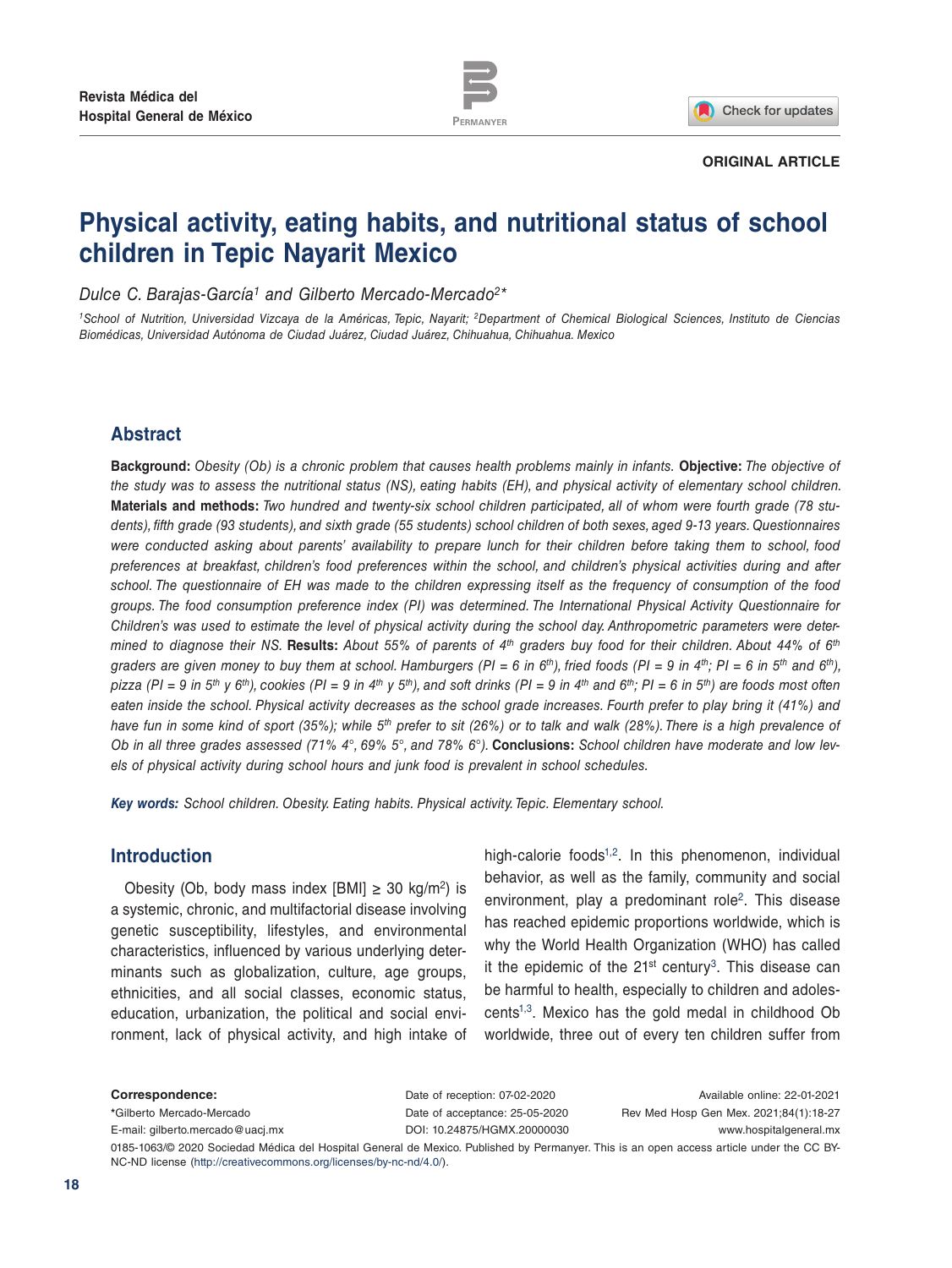this disease<sup>4</sup>. The previous studies have recorded that the prevalence of Ob in school children in Mexico has increased alarmingly in the past 20 years, from 23% to 37%4,5-8. In 2019, Nayarit is among the first places at the national level by Ob among the school children, being Chihuahua the first place at a national level, with a record of 32.2%, according to data reported by the Economic Development Council of the State of Chihuahua5,9. In the same way, the Ob in school children of Puebla increased by 23% in 2016<sup>10</sup>.

The main causes of increased Ob in infants are the food choices and styles of parents and the type of food children eat when they are in school<sup>4</sup>. It should be noted that eating habits (EH), a trigger for the development of Ob, which are taken within the classrooms of elementary schools have allowed to trigger the accelerated increase of this pathology in a premature way<sup>11</sup>. Studies from the Universidad Michoacana de San Nicolás de Hidalgo evaluated the risk factors (among them the consumption of junk food) of children's Ob in the school stage in two schools, a public and a private (Simón Bolívar Elementary School and Piaget Institute, respectively), finding that there is a higher risk of Ob in the public school due to the high intake of fast food, combined with the lack of physical activity, economic level, and sedentarism<sup>12,13</sup>. Likewise, in the "Defensores" de la República" Elementary school in Mexico City a significant association was identified between the frequency of junk food consumption and Ob in school children14. These encouraging data put the health of infants on alert by the formation of EH that they acquire in school and that can have repercussions throughout their adult lives. For this reason, in 2013 the Federal Official Gazette published that the Ministry of Public Education decided to ban junk food in all Elementary schools in the country. However, this ban did not work and the school authorities were "ignored" and, today, stands of candy, snack and soda are observed inside and outside public elementary schools<sup>10</sup>. Therefore, the Ob is a situation that children are developing an obesogenic environment that makes them to suffer from different chronic degenerative diseases (type 2 diabetes mellitus, hypertension, dyslipidemias, and cancer) in the future<sup>5,6</sup>.

It should be noted that the economic situation of health institutions (IMSS, ISSSTE, and Ministry of Health) does not have sufficient resources to cope with the treatment especially to treat the sequelae that will have these diseases in patients in a future of approximately 10 years<sup>4,15</sup>. Therefore, it is necessary to implement "Diet and Exercise" health programs to begin to change the lifestyle in

which most infants are living. For this reason, it has been indicated that to mitigate the problem that Mexico has, it would be necessary around 200 clinics specialized in Ob and overweight, in addition to sufficient economic resources to invest in research and prevention measures, so the situation is a problem that must be solved by all Mexican society and it is necessary for people to approach their health units to obtain an accurate diagnosis that can begin to attack the condition4,15. Therefore, the aim of this research was to evaluate, analyze, and identify factors in the decisions that parents make about the nutritional status (NS) of their children on the causes of Ob and to evaluate the EH within the elementary school in Tepic Nayarit, Mexico.

# **Materials and methods**

#### *Ethical considerations*

Our university's institutional review board approved this study. To protect participants' identities, we did not collect identifying information. Participants were not compensated for their time.

#### *Subjects*

The observational, descriptive, retrospective, and correlational research study was carried out on the infant student population from 9 to 13 years of primary school "Lic. Presidente Miguel Alemán" of the morning shift located in the municipality of Tepic, Nayarit Mexico. The groups of school children were listed, which was made up of 226 total students, fourth grade (78 students), fifth grade (93 students), and sixth grade (55 students). The sampling was carried out in a single stage in the months of June 2018, whose objective was to identify the relationships of EH and NS in school children. To carry out the study, authorization was requested from the management of the elementary school, parents' society, and the parents or guardians of the children subject to the study. Informed consent specified exclusively the carrying out of measurements of weight, height, and BMI, as well as the implementation of an anonymous questionnaire on lifestyles in terms of nutrition and exercise in and out of elementary school, for which was selected based on the Institute of Epidemiology and Health Care, and some questionable ones that have been published<sup>16-18</sup>. Parents were invited to answer the questionnaire during the school schedule to ensure that they were answered by themselves and not by other relatives. A written request was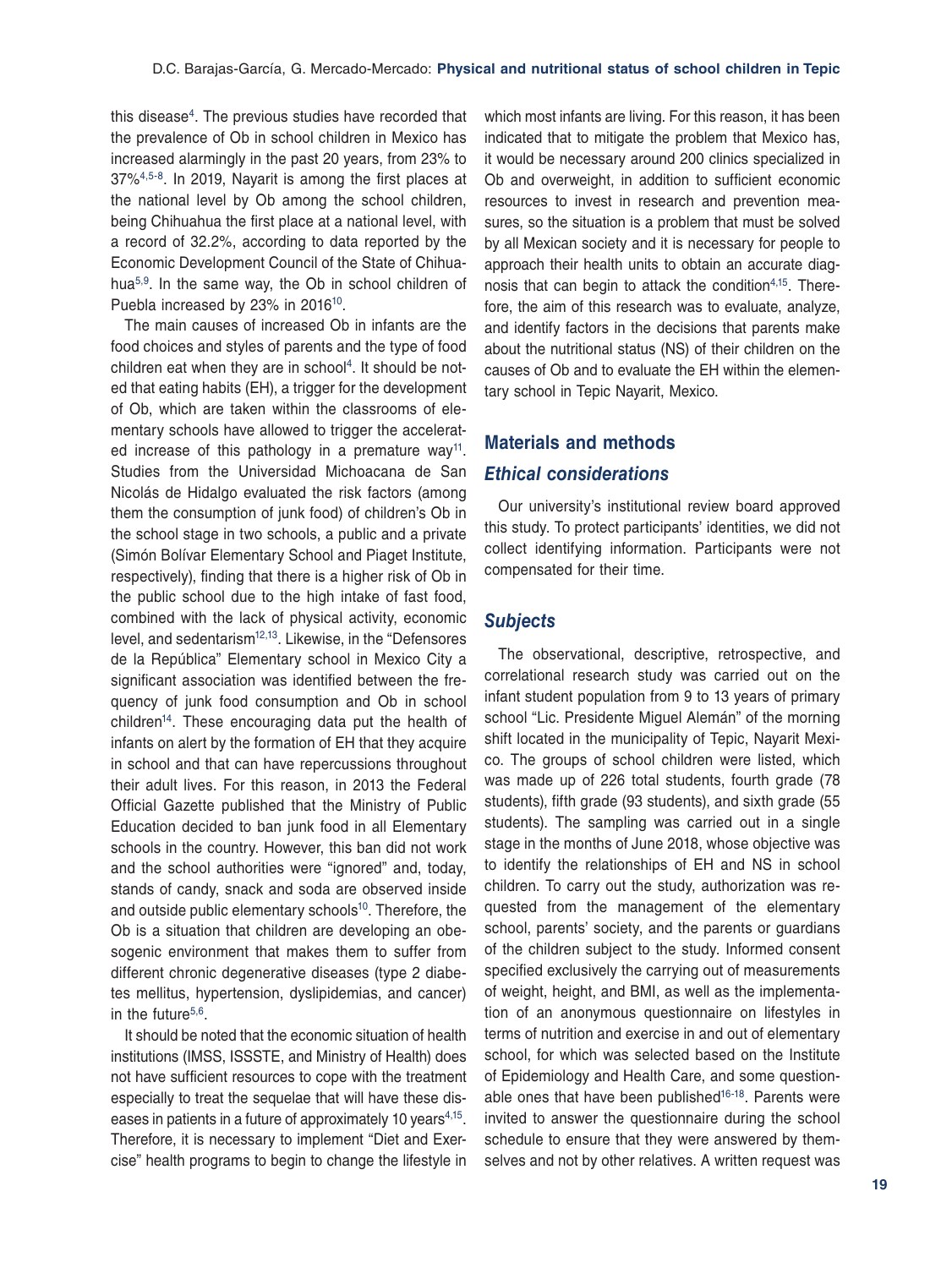made to the teacher of each group for 45 min of class time, once a week and the presence of the parents for the application of the questionnaire.

#### *Questionnaires*

A questionnaire was developed for parents and a questionnaire about their child, to be filled in together. These questionnaires included questions about parents' availability to prepare lunch before taking their children to school, food preferences at breakfast, food preferences of children within the school, and physical activities (PA) of children during and after school.

The food preferences were calculated as a semi-quantitative index using a scale for the frequency of eating (FE, range 0-3) and another for the usual amount of intake (AI, range 1-3). The preference index (PI) was calculated by multiplying these two amounts:  $FE \times AI$ (range 0-9). The index will be close to 9 if a specific food is consumed frequently and in large amounts during a week, while it will be close to 0 if a food is consumed rarely or in small amounts. This questionnaire is semi-quantitative because it allows information to be obtained on the pattern of habitual consumption; in addition to being a cheap, quick, and easy to apply method, it does not alter the habitual consumption pattern of children and allows information to be extracted on the influence of the variability of consumption of types of food. Likewise, this type of questionnaire is capable of classifying individuals according to their EH. The EH questionnaire for children before and during school entry was expressed as the frequency of consumption of the food groups without establishing rations or quantities, not for the purpose of converting food into nutrients but to find out the pattern of EH using the data as estimates of the average frequency of consumption of the different foods. Regarding PA, the information requested is related to the practice of PA, the nature of the activity or its frequency and aspects related to sedentary activities by the students. The analysis of the data from the questionnaires was performed using absolute and relative frequencies of each food, parental decision, and PA during for the total number of children.

### *Level of physical activity*

For this study, the International Physical Activity Questionnaire for Children's<sup>19</sup> was used, which is applicable to children and allows us to obtain comparable estimates of the PH that children carry out during the school day, making it possible to list the different types of PH in school children, taking into account that they do not provide an estimate of caloric expenditure. PH level items were evaluated with a frequency scale (0, 25, 50, 75, and 100%).

#### *Anthropometric measurements*

Students were measured weight, height, and percentiles. Students wore underwear. Weight was measured to the nearest 0.1 kg using a digital scale (Omron HBF-514C, USA) with a capacity of 150 Kg. Height was measured using a wall-mounted stadiometer (Seca, model 786, Germany) to the nearest 0.1 cm. BMI was calculated as weight (Kg) divided by height (m) squared. Data analysis was performed using absolute frequencies by NS (normal, malnutrition, overweight, and Ob).

#### *Analysis*

For the study of the descriptive parameters, percentages were used to describe all the variables of the study; likewise for the study of the comparative type between degrees, contingency tables, independent samples t-tests, and ANOVA with the statistical package Statistica v10 (Stat Soft. Inc., Tulsa, OK, USA). The level of statistical significance used in all cases was p < 0.05. To carry out the analysis, a weighting factor was applied, which allowed the proportionality of each stratum to be kept in relation to the real distribution.

#### **Results**

We analyzed the behavior of parents who had before taking their children to school.

Table 1 shows that parents who have children in 4<sup>th</sup> prefer to buy their children anything to eat (55%) that to prepare it (15%). They mentioned that it was due to lack of time; shopping habits and that most prefer to eat lunch later. For the 5<sup>th</sup>, there was no significant difference ( $p \ge 0.05$ ) between buying something at the *tiendita* and giving money to buy it at school, which were the most frequent decisions (37% and 31%, respectively). This behavior is reduced in those who have children in  $6<sup>th</sup>$ ; however, children in this grade are given money to buy at school (44%). However, when evaluating between school grades it could be observed that buying food at the *tiendita* or elsewhere before arriving at school was more frequent for most  $4<sup>th</sup>$  and  $5<sup>th</sup>$  grade school children, while the least frequent and without significant difference was for those children who do not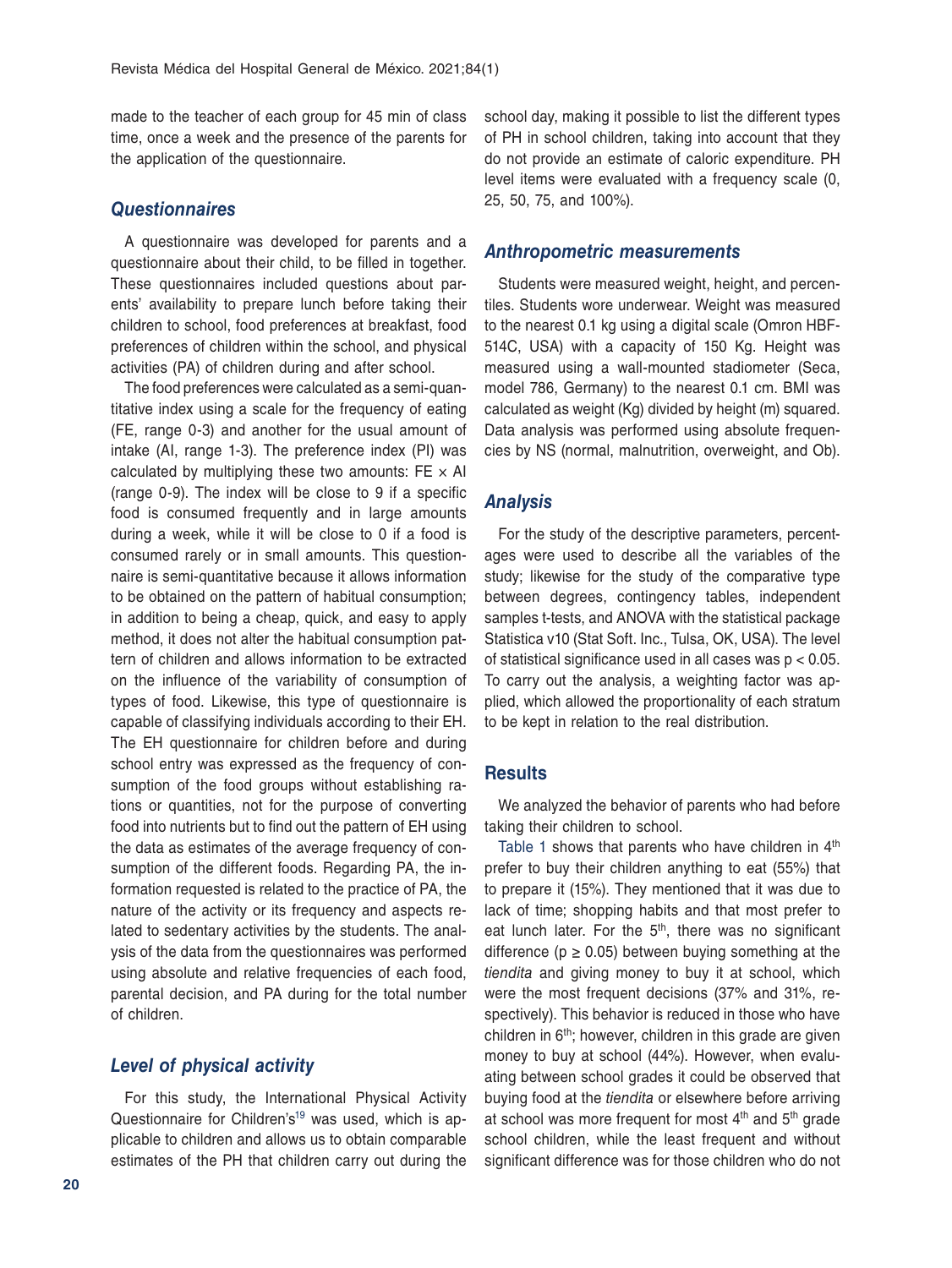**Table 1.** Parents' decisions for school children's preschool food intake

|                                                   | Grade (%)       |                  |                 |
|---------------------------------------------------|-----------------|------------------|-----------------|
| Parents' decisions                                | 4 <sup>th</sup> | 5 <sup>th</sup>  | 6 <sup>th</sup> |
| They prepare lunch                                | 15cC            | 27 <sub>bB</sub> | 36aB            |
| Shopping in a <i>tiendita</i> or some other place | 55aA            | 37 <sup>bA</sup> | 12cC            |
| Give money to buy at school                       | 29cB            | 31 <sup>bA</sup> | 44aA            |
| They do not usually eat lunch                     | 1aD             | 5aC              | <b>RaD</b>      |

Values with lower case letters represent a significant difference between school grades. Values with Capital letters represent differences between parents' decisions within the same school grade ( $p \le 0.05$ ).

usually eat lunch before going to school (Table 1). Therefore, we also wanted to evaluate whether school children ate at home before going to school, and we observed that the food most frequently consumed by 4<sup>th</sup> is eggs (48%), natural juices (32%) and legumes and tubercules (26%), fruit water (26%), and soft drinks (27%). The most common drinks mentioned above made no significant difference to children in this scholar grade (Table 2). Unfortunately, it is very rare to consume fruit (2%) and milk (5%). Children of  $5<sup>th</sup>$  and  $6<sup>th</sup>$ also consume eggs more frequently (39% and 51%, respectively) but  $5<sup>th</sup>$  accompany them with coffee (41%), while 6<sup>th</sup> with processed juice (40%). It should be noted that there was no significant difference in dairy consumption between the school grades and a low frequency of consumption. Likewise, there is no natural water and meal consumption by all children before going to school. However, when assessing the frequency of locations where children ate breakfast before arriving at school, the children of  $4<sup>th</sup>$  preferred to eat breakfast at home (42%), followed by school (38%) and go to school (20%) with a significant difference between them. Nevertheless, 61% of 5<sup>th</sup> prefer not to eat breakfast and about 30% prefer to eat breakfast at home (29%), while  $6<sup>th</sup>$  eat breakfast go to school. There was a significant difference at home and while going to school, as the children  $(6<sup>th</sup>)$  try not to do it at home and prefer it while going to school (Fig. 1). Thus, foods and beverages preferred by elementary school children (Fig. 2) are fried foods, hamburgers, hot dogs, pizza, cookies, candies, and soft drinks (Table 3). Therefore, the physical activity of the children is noticeable, since the children of 4th prefer to play brings it (41%) and different types of sports (35%); while there was no significant difference with the children of  $5<sup>th</sup>$  who prefer to be seated (26%) in any part of the school (stairs,

**Table 2.** Type of food eaten by children before entering school

|                                                                                                                                                 | Grade (%)                                                                                    |                                                                                                                                  |                                                                                                                  |
|-------------------------------------------------------------------------------------------------------------------------------------------------|----------------------------------------------------------------------------------------------|----------------------------------------------------------------------------------------------------------------------------------|------------------------------------------------------------------------------------------------------------------|
| Food group                                                                                                                                      | 4 <sup>th</sup>                                                                              | 5 <sup>th</sup>                                                                                                                  | 6 <sup>th</sup>                                                                                                  |
| Fruits                                                                                                                                          | 2 <sub>bE</sub>                                                                              | 11 <sup>aD</sup>                                                                                                                 | 3 <sub>pp</sub>                                                                                                  |
| Vegetables<br>Legumes and tubercules<br><b>Cereals and derivatives</b><br>Meal<br>Egg<br>Dairy<br>Milk<br>Meat (beef, fish, and chicken, other) | 26aC<br>19aD<br>0 <sup>aE</sup><br>48aA<br>2aE<br>5 <sup>bE</sup><br>0 <sup>aE</sup>         | 16 <sup>bD</sup><br>gbE<br>0aF<br>39 <sub>PB</sub><br>4aF<br>13aD<br>0 <sup>aF</sup>                                             | 10 <sub>PD</sub><br>1 <sub>bp</sub><br>0 <sup>aE</sup><br>51aA<br>1aE<br>6 <sup>bD</sup><br>0 <sup>aE</sup>      |
| Fluor<br>Corn tortilla<br>Fluor tortilla<br>Snack, junk food                                                                                    | 54aA<br>12aD<br>0 <sub>CF</sub>                                                              | 48 <sup>bA</sup><br>20 <sup>ac</sup><br>13 <sub>bp</sub>                                                                         | 44 <sup>bA</sup><br>21aC<br>29aC                                                                                 |
| Drinks<br>Water<br><b>Bottled water</b><br>Tap water<br>Coffee<br><b>Fruit water</b><br>Natural juice<br>Processed juice<br>Soft drinks         | 0 <sup>aE</sup><br>0 <sup>aE</sup><br>0 <sup>aE</sup><br>UcE<br>26aC<br>32aB<br>15cD<br>27aC | 0 <sup>aF</sup><br>0 <sup>aF</sup><br>0 <sup>aF</sup><br>41aA<br>23aC<br>3 <sub>pe</sub><br>29 <sub>b</sub> c<br>4 <sup>bE</sup> | $0^{\text{aE}}$<br>0 <sup>aE</sup><br>0 <sup>aE</sup><br>$25^{b}$<br>1 <sub>bp</sub><br>gbD<br>40aB<br>$26^{aC}$ |

Values with lower case letters represent a significant difference between school grades. Values with Capital letters represent differences between food group within the same school grade (p ≤ 0.05). Values with different lowercases are significantly different ( $p \leq 0.05$ ).

corridors, patio, and among others), to play some sport (27%) or to talk and walk (28%). Thus, children's PA decrease as the school grade increase, they prefer to be sit, talk and walk, and the boys prefer play any sport (Table 4). As a result, there is a significant difference in the level of PA,  $6<sup>th</sup>$  was lower than  $4<sup>th</sup>$  (Fig. 3). Three grades of elementary school were analyzed to determine the NS of the students (Table 5). According to the results obtained from the anthropometric analyses, a high prevalence of Ob was observed among elementary school children in the three grades evaluated. In 5<sup>th</sup>, normal and overweight were not significance difference. It should be noted that there are several factors compared to the 4<sup>th</sup>, may be that absence of PA (Fig. 3) (Table 4) and inadequate EH (Fig. 2) (Table 2) that begin to opt within the school.

#### **Discussion**

# *Parents' influence on children's breakfast*

One aspect of paramount importance in the NS is the habits and EH, which are influenced by the environment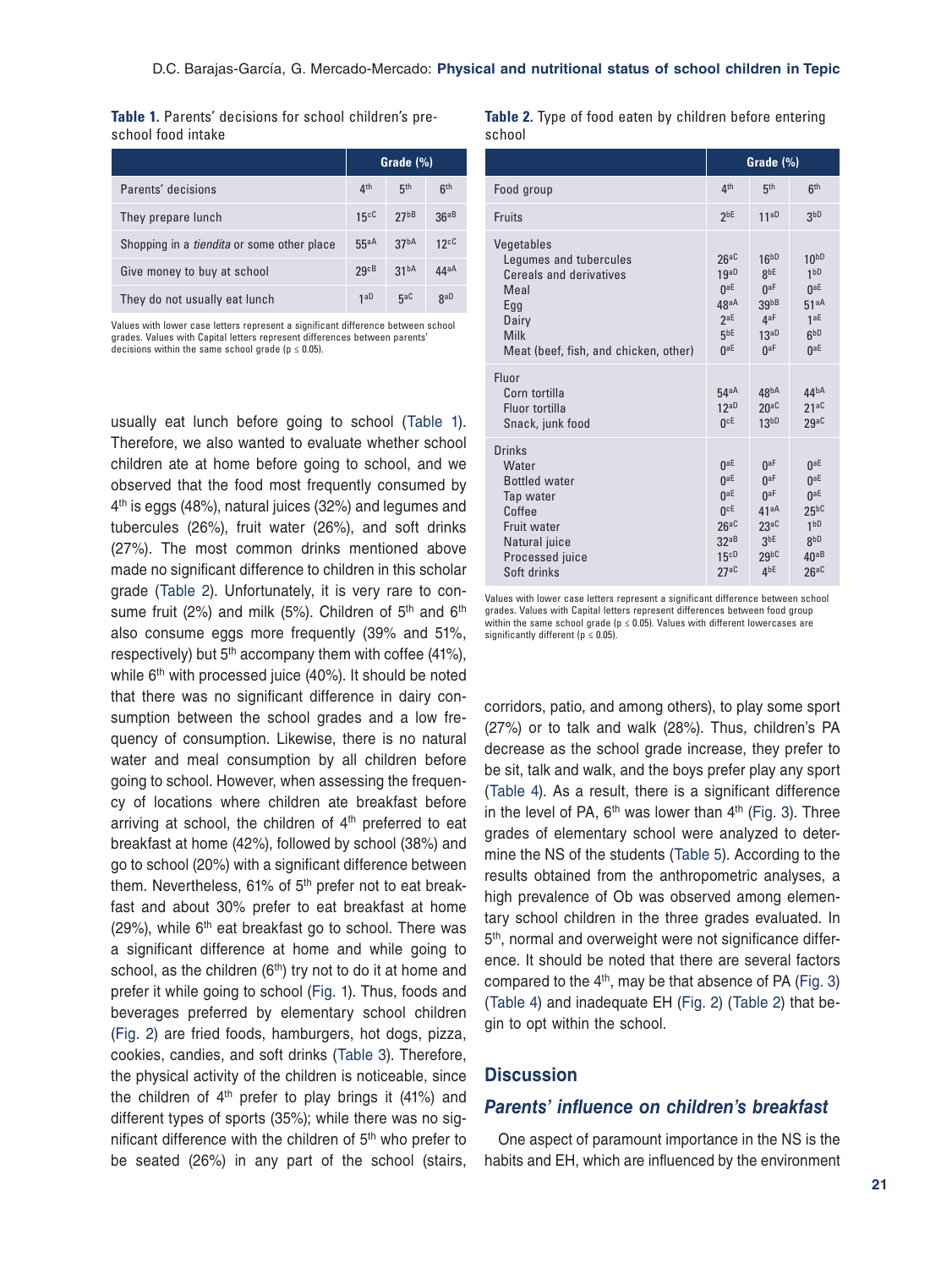

**Figure 1.** Main foods consumed by children inside in the elementary school.



**Figure 2.** Frequent location of the school children's breakfast.

100 level (%) Low Moderate 80 High physical activity 60  $40$ Distribution of  $20$  $4<sup>th</sup>$ 6th Grade

**Figure 3.** Distribution of physical activity level in school children.

where the children develops<sup>20</sup>. The influence of the family environment is quite strong in the child stage because that is where it is decided which types of food can be bought and prepared according to the economic aspect, the availability of time, and the preferences for food selection $20,21$ . In our study, we saw significant aspects in the parents' decisions about their children's food. There is a positive trend among parents who prefer to give money to their children's last school grade  $(6<sup>th</sup>)$  to buy something at school while their  $4<sup>th</sup>$  buy food

at the *tiendita* for lunch (Table 1). These results are consistent with Savage<sup>22</sup> which notes that family integration into a child's EA is greatest when the child is younger; while the age of the child tends to be more capricious. In addition, the availability of money allows them to buy food without parental control. It is important to give and account of the family context to the infant, as it identifies how the development of different EH that may benefits or affect the health of school children is influenced $21$ . New generations of parents have stopped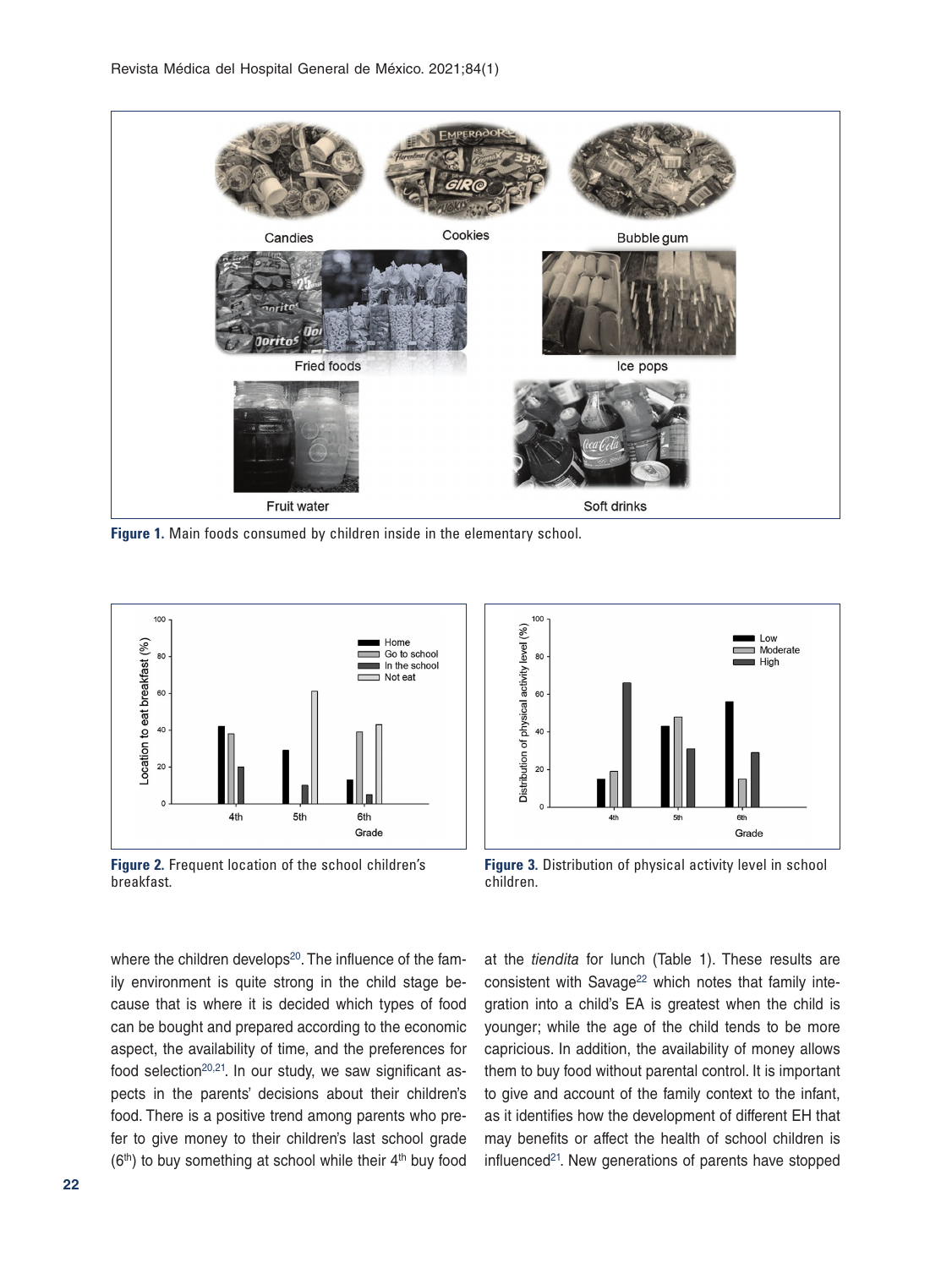| <b>Food consumed</b>                                                                              | Grade (%)                                          |                                                       |                                                                            |                                                      |                                                                       |                                                                                        |                                             |                                                          |                                                                         |
|---------------------------------------------------------------------------------------------------|----------------------------------------------------|-------------------------------------------------------|----------------------------------------------------------------------------|------------------------------------------------------|-----------------------------------------------------------------------|----------------------------------------------------------------------------------------|---------------------------------------------|----------------------------------------------------------|-------------------------------------------------------------------------|
|                                                                                                   |                                                    | 4 <sup>th</sup><br>6 <sup>th</sup><br>5 <sup>th</sup> |                                                                            |                                                      |                                                                       |                                                                                        |                                             |                                                          |                                                                         |
|                                                                                                   | FE.                                                | <b>AI</b>                                             | <b>PI</b>                                                                  | FE.                                                  | <b>AI</b>                                                             | <b>PI</b>                                                                              | FE.                                         | <b>AI</b>                                                | PI                                                                      |
| Fruits                                                                                            | $\pmb{0}$                                          | $\mathbf{1}$                                          | 0 <sub>p</sub>                                                             | $\mathbf{1}$                                         | $\mathbf{1}$                                                          | 1 <sup>a</sup>                                                                         | $\mathbf{0}$                                | $\pmb{0}$                                                | 0 <sup>b</sup>                                                          |
| Vegetables                                                                                        | $\bf{0}$                                           | $\mathbf{0}$                                          | 0 <sub>p</sub>                                                             | $\mathbf{0}$                                         | $\mathbf{0}$                                                          | $\mathbf{0}^\mathrm{b}$                                                                | $\mathbf{1}$                                | $\mathbf{1}$                                             | 1 <sup>a</sup>                                                          |
| Yogurts                                                                                           | $\bf{0}$                                           | $\mathbf{0}$                                          | 0 <sub>p</sub>                                                             | $\mathbf{1}$                                         | $\mathbf{1}$                                                          | 1 <sup>a</sup>                                                                         | $\bf{0}$                                    | $\mathbf{1}$                                             | 0 <sup>b</sup>                                                          |
| <b>Fried foods</b>                                                                                | 3                                                  | 3                                                     | ga                                                                         | $\overline{2}$                                       | 3                                                                     | 6 <sup>b</sup>                                                                         | $\overline{2}$                              | 3                                                        | 6 <sup>b</sup>                                                          |
| Hamburgers                                                                                        | $\overline{2}$                                     | $\mathbf{1}$                                          | 2 <sup>c</sup>                                                             | $\mathbf{1}$                                         | 3                                                                     | 3 <sup>b</sup>                                                                         | $\overline{2}$                              | 3                                                        | 6 <sup>a</sup>                                                          |
| Hot dogs                                                                                          | $\bf{0}$                                           | $\mathbf{0}$                                          | 0 <sup>c</sup>                                                             | $\overline{2}$                                       | $\mathbf{1}$                                                          | 2 <sup>a</sup>                                                                         | $\mathbf{1}$                                | $\mathbf{1}$                                             | 1 <sup>b</sup>                                                          |
| Pizza                                                                                             | $\overline{2}$                                     | 3                                                     | 6 <sup>b</sup>                                                             | 3                                                    | 3                                                                     | g <sub>a</sub>                                                                         | 3                                           | 3                                                        | ga                                                                      |
| Doughnuts                                                                                         | $\overline{2}$                                     | $\mathbf{1}$                                          | 2 <sup>b</sup>                                                             | $\overline{2}$                                       | $\overline{2}$                                                        | 4 <sup>a</sup>                                                                         | $\overline{2}$                              | $\overline{2}$                                           | 4 <sup>a</sup>                                                          |
| Cookies                                                                                           | 3                                                  | 3                                                     | ga                                                                         | 3                                                    | $\sqrt{3}$                                                            | ga                                                                                     | $\overline{2}$                              | $\overline{2}$                                           | 4 <sup>b</sup>                                                          |
| Ice cream                                                                                         | $\pmb{0}$                                          | $\mathbf{0}$                                          | 0 <sup>c</sup>                                                             | $\mathbf{1}$                                         | $\mathbf{1}$                                                          | 1 <sup>b</sup>                                                                         | $\mathbf{1}$                                | $\overline{2}$                                           | 2 <sup>a</sup>                                                          |
| Candies                                                                                           | 3                                                  | 3                                                     | g <sub>a</sub>                                                             | 3                                                    | $\overline{2}$                                                        | 6 <sup>b</sup>                                                                         | 3                                           | 3                                                        | ga                                                                      |
| Ice pops                                                                                          | 3                                                  | 3                                                     | ga                                                                         | 3                                                    | 3                                                                     | ga                                                                                     | 3                                           | 3                                                        | ga                                                                      |
| Bubble gum                                                                                        | $\overline{2}$                                     | $\mathbf{1}$                                          | 2 <sup>b</sup>                                                             | $\overline{2}$                                       | $\overline{2}$                                                        | 4 <sup>a</sup>                                                                         | $\overline{2}$                              | $\mathbf{1}$                                             | 2 <sup>b</sup>                                                          |
| <b>Drinks</b><br><b>Bottled</b> water<br>Tap water<br>Fruit water<br>Natural juice<br>Soft drinks | $\pmb{0}$<br>$\overline{2}$<br>3<br>$\pmb{0}$<br>3 | $\pmb{0}$<br>$\overline{2}$<br>3<br>$\pmb{0}$<br>3    | 0 <sub>p</sub><br>4 <sup>c</sup><br>g <sub>a</sub><br>0 <sup>b</sup><br>ga | $\bf{0}$<br>3<br>$\overline{2}$<br>$\mathbf{1}$<br>3 | $\mathbf{1}$<br>3<br>$\overline{2}$<br>$\mathbf{1}$<br>$\overline{2}$ | 0 <sub>p</sub><br>g <sub>a</sub><br>4 <sup>b</sup><br>1 <sup>a</sup><br>6 <sup>b</sup> | $\mathbf{1}$<br>3<br>3<br>$\mathbf{1}$<br>3 | $\mathbf{1}$<br>$\overline{2}$<br>3<br>$\mathbf{0}$<br>3 | 1 <sup>a</sup><br>6 <sup>b</sup><br>ga<br>$0^{\rm b}$<br>g <sub>a</sub> |

**Table 3.** Foods and beverages consumed by students within the elementary school

FE: frequency eating, range 0-3; AI: amount of intake; range 1-3; PI: preference index. Values with different lowercases are significantly different (p ≤ 0.05).

**Table 4.** Physical activities performed by students within the elementary school

| <b>Activities</b>             | Grades (%)       |                   |                 |
|-------------------------------|------------------|-------------------|-----------------|
|                               | 4 <sup>th</sup>  | 5 <sup>th</sup>   | 6 <sup>th</sup> |
| Talk and walk                 | 0 <sub>CD</sub>  | 28aA              | 14 <sup>b</sup> |
| Sport (soccer and basketball) | 35 <sub>bB</sub> | 27cA              | 49aA            |
| Brings it                     | 41aA             | 7 <sub>b</sub> C  | 4 <sub>pD</sub> |
| Jump rope                     | 24aC             | 12 <sub>bbB</sub> | 0 <sub>cf</sub> |
| Sit                           | 0 <sub>cp</sub>  | 26 <sup>bA</sup>  | 33aB            |

Values with lower case letters represent a significant difference between activities in school grades. Values with Capital letters represent differences between

activities within the same school grade ( $p \leq 0.05$ ).

questioning what food they are buying for their children. Likewise, habits are behaviors that children adopt in their lives from a family member or group of friends $20,23$ . It is highly worrying to see more children who are having this disease due to lack of information from their parents

**Table 5.** Description of the children's nutritional status (NS) of the elementary school "Lic. Presidente Miguel Alemán"

| NS(%)          | <b>Grade academic</b> |                 |                   |  |
|----------------|-----------------------|-----------------|-------------------|--|
|                | 4 <sup>th</sup>       | 5th             | 6 <sup>th</sup>   |  |
| Malnutrition   | 7.6aC                 | 0 <sub>pc</sub> | 1.2 <sup>ac</sup> |  |
| Normal         | 2.8 <sup>bC</sup>     | $16^{a}B$       | 14.5aB            |  |
| Overweigh      | $17.8^{aB}$           | $15^{a}B$       | 6.3 <sup>bC</sup> |  |
| <b>Obesity</b> | 71.8 <sup>cA</sup>    | 69aA            | 78aA              |  |

NS: nutritional status. Values with lower case letters represent a significant difference between school grades. Values with Capital letters represent differences between same school grade ( $p \le 0.05$ ).

and also because they make decisions without conscience and responsibility in their EH. It is worth nothing, the grandparents or great-grandparents did not have this type of disease, it was not common to hear about Ob because the diet of Mexicans was different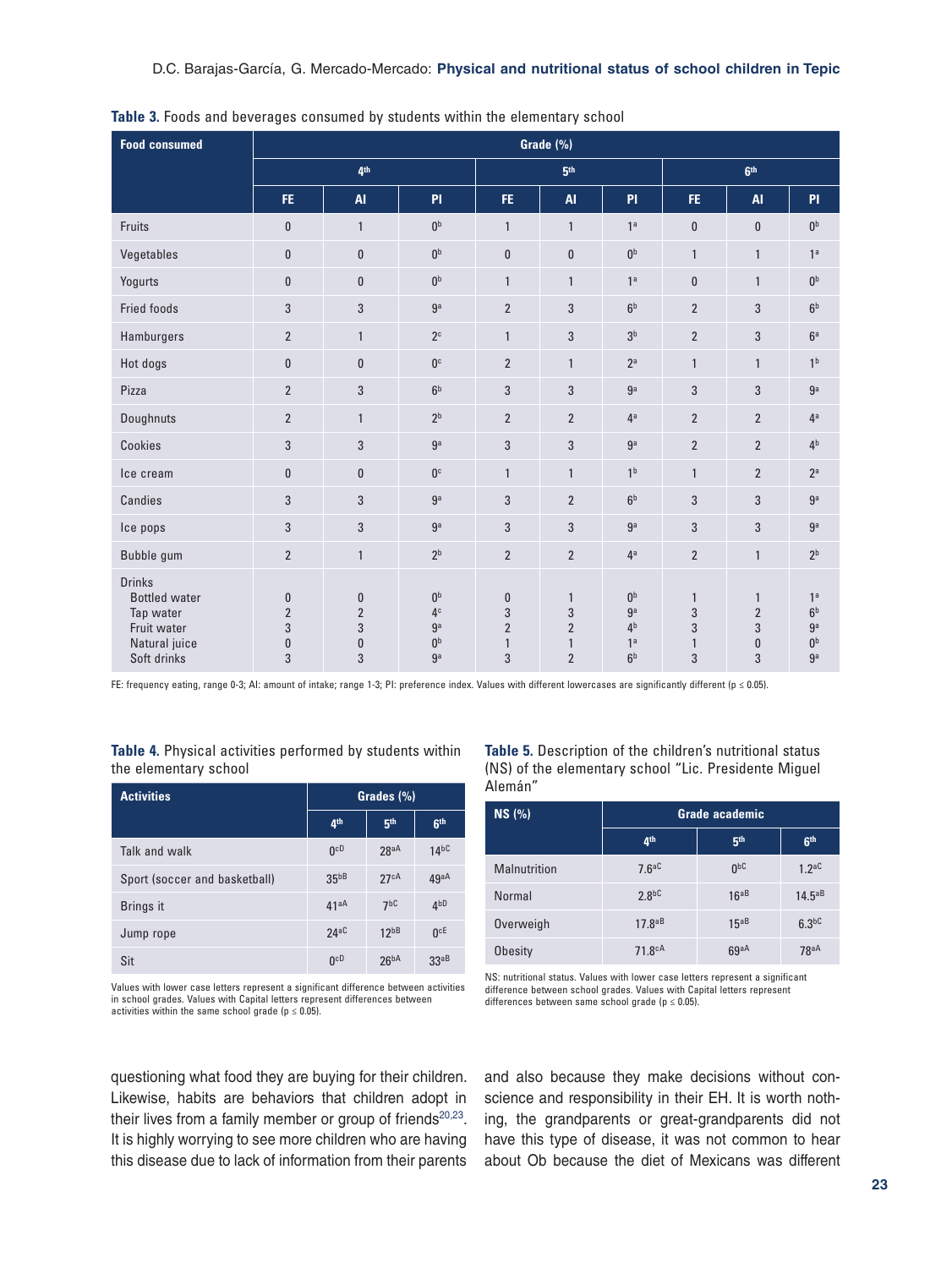way, because they only ate what Mexico produce<sup>23,24</sup>. In contrast, since the Free Trade Agreement that has allowed the entry of companies selling high processed foods, the health of infants has been put at risk because these foods have been found to have excess calories and other substances harmful to their health<sup>7</sup>. Therefore, it is not a question of stopping the consumption of the packages but of trying to inform oneself and improve the habits of the parents for the betterment of the habits of the children. Similarly, it is strange to demand from children about eating well, not spending money on junk food if they do not have or follow an example from their parents and it will be very difficult for them to consider it as a habit, as well as PA, it sound incongruous to ask and not do it. It is worth nothing that some school children commented that they come from families with low food availability and they can eat three meals per day but with limited consumption and preparation, as well as in nutritional quality. This type of population eats breakfast (bean 10-26%], eggs [48-51%], tortillas [88%], and coffee 25-41%]), and sometimes they have to sacrifice breakfast to eat the food (1-8%, Table 1). There was no significant difference and very few children who do not usually eat breakfast (Table 1). Therefore, it is important to emphasize that not having breakfast implies in the cognitive function of children<sup>25</sup>. These children's lunch is also precarious and in many cases consists of a slice of roll with scrambled egg and ham or beans.

On the other hand, it is very important the feeling habit in the child since it begins to generate the acceptance to a food or the rejection, although it is certain that in the food election there are biological determinants or genetic predispositions such as innate preference by sweet tastes and aversion to bitter tastes, which the vast majority of preferences and rejection learned in the process at this stage. In general, when asking the school children what the food they preferred, they referred to food that commonly no consumes at home (hamburgers, hot dogs, candies, soft drinks, cookies, pizza, and others). In particular, children with high economic availability have a high tendency to taste fried foods, candies, and others that they acquire in the school store (*tiendita*) or in the surrounding area. It was surprised to observe a significant difference in burger consumption between school grades, with the highest frequency of consumption being among  $6<sup>th</sup>$  (PI = 6). It was also striking to observe that soft drinks and sweets had a greater preference ( $PI = 9$ ) than natural juices and bottled water, which had no preference at all. The School Health Survey 2008 placed Mexico in the first

place of consumption of soft drinks and among the five most consumed products in primary and secondary public schools in the country<sup>26</sup>. The 2016 Midway National Health and Nutrition Survey (ENSANUT) indicated that 81.5% of school children (5-11 years) consume caloric beverages $27$ . Therefore, there is a significant percentage of the school population (Table 1) who tend to "*eat breakfast*" at school which is deficient in quantity and quality, thus predisposing them to a high consumption of fats and carbohydrates that cause an increase in adipose tissue $7,20,25$ .

#### *Physical activity of school children*

During recess, food, and drink intake is integrated into a variety of activities (talking, playing, walking, and sitting) that children engage in, some alone, most in groups. Although a general trend could be observed associating, on the one hand, greater food consumption by girls in the context of "*quiet*" games, slow walks in the playground and conversations, and on the other hand, less food consumption by boys involved to a greater extent in games, soccer being a game that summons, and identifies most boys. We were also able to observe a significant difference and increasing trend in how children prefer to sit as they progress through the grades (Table 4). The results show that physical inactivity by the children of  $6<sup>th</sup>$  (33%) is maintained regardless of the sex or NS of the children. However, games during recess are centrally influenced by the characteristics of the spaces, the availability of elements (ropes, elastics, balls, and others) provided by the school or carried by the children and, above all, by institutional rules (principals and teachers) regarding permitted games, which generally restrict games with movement (soccer, stains, hide-and-seek, *poliladron*, and others) to preserve the physical integrity of the students and prevent accidents. In this sense, it was striking how, despite the prohibition of playing soccer in almost all of the school, children recreate scenes of this game using a variety of elements such as balls (empty bottles, caps, paper buns, and others). It is, therefore, important to pay attention to the type of play in the playground, not only because for many children it is one of the few spaces available for physical-recreational activities on a daily basis but also because the type of play is related to greater or lesser food consumption. Because of these restrictions, the PA of most Mexican school children (Fig.  $3)^{28,29}$ . This effect leads to a higher prevalence of  $Ob$  in  $6<sup>th</sup>$  grade school children (Table 5). This finding was similar to that reported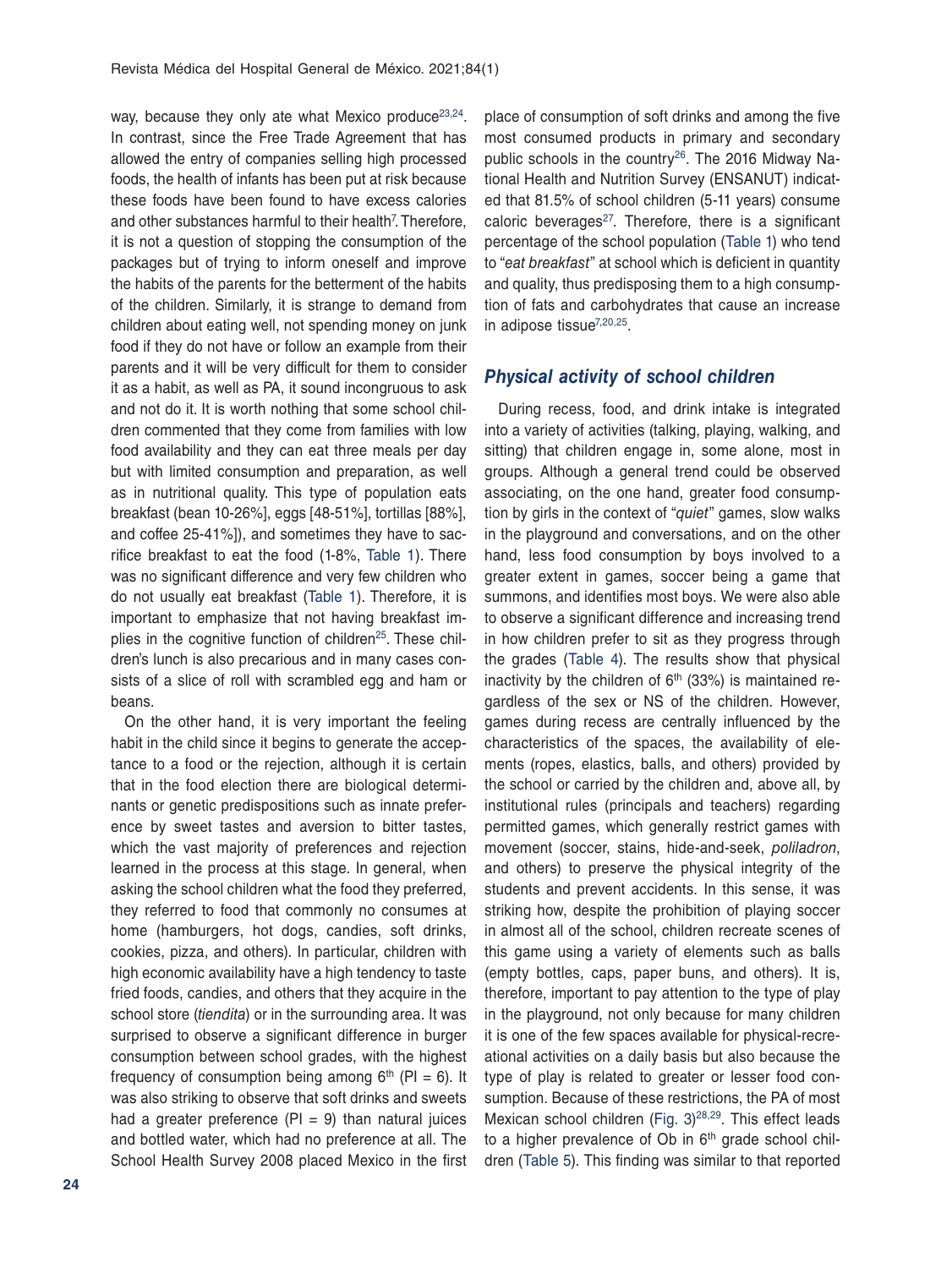in the WHO<sup>26</sup> where  $> 80\%$  of school children did not comply with the recommendation, which resulted. This data are alarming given the relevance of PA for health in childhood that will last until adulthood. Numerous studies point to a progressive decline from physical-sports practice as one moves from childhood to adolescence<sup>29-31</sup>.

In Mexico, research has evaluated the intensity of physical activity in primary school physical education and recreation classes and has found that about 70% of the total time spent in physical education class is used for physical activity instruction and 30% for exer $cise<sup>32</sup>$ . These results are consistent with the comments the children made to us that the large amount of time spent standing while the teacher organizes the group is long lines (> 30 school children) and class time was running out and not enough to play. According to the Mexican Report Card for Physical Activity in Children and Youth<sup>33</sup>, an instrument for monitoring children's PH, Mexico is not providing adequate opportunities for PH across its different domains, mainly in school. The picture is even more alarming considering that most primary schools are surrounded by high-energy foods (discussed below).

The results obtained in our study show a higher prevalence of overweight and obesity compared to those reported in Paraguay, Chile and Brazil (Florianópolis)34-36. Our results are also consistent with studies conducted with Spanish children where they showed that 57.5% of young school children are inactive at recess37. Our study is consistent with the WHO study where it was reported that 62% of school children are not enough in PH within the school<sup>38</sup>. The result is consistent with another study with Spanish elementary school children that showed 70% of children to be insufficiently active<sup>39</sup>. In our study, data on PH were similar to those reported in other countries such as Colombia and Mozambique<sup>40,41</sup>, which noted that PA may be related to the lack of space, facilities, opportunities, equipment, and human resources within school premises, making it difficult for children to engage in any sport during school hours. In addition, many elementary schools in Mexico have two shifts, which reduce opportunities for extracurricular PA. In addition, the time allocated to physical education, leisure, and recreation in schools, especially in elementary schools, has declined to give greater priority to theoretical disciplines<sup>42</sup>. This has increased children's sedentary activities which can make a crucial contribution to their health<sup>30</sup>. Therefore, there are numerous studies that agree to show positive changes with PA and that it has

been linked to a reduction in the risk of suffering from more than 25 chronic health conditions<sup>29,30,43</sup>. Seeing this effect, schools should provide more and better PH opportunities to children and adapted to their basic needs<sup>38</sup>. It is also necessary to ensure that schools contribute at least twice a week of varied and enjoyable PH to improve, maintain and develop children's lifelong PA habits<sup>44</sup>. It should be noted that most elementary schools in Mexico have playgrounds that are poorly equipped for PA and active play, and should, therefore, be maintained and better equipped. Thus, variety of programs have been implemented in Mexico to foster PH within the school environment $34$ . To date, the impact of this intervention is unknown, so it is impossible to attribute the increase in sports activities among school children. It is worth mentioning that there is currently no definitive evidence on PA carried out by children during school time in Mexico; likewise, the amount of caloric expenditure, the intensity of the duration of PH and its relationship with health and nutrition parameters, gender, age or school grade and socio-cultural, and economic environment is unknown.

### *NS of school children*

The results of this research present remarkable evidence of weight gain in children, with a significant difference between NS at each grade level. This is directly related to the inadequate food preferences that children acquire in school, as it is a very important factor in the appearance of child Ob; coupled with the quantity, continuity of consumption and quality of food $44$ . Evidence also suggests that it is a lack of commitment by parents to their children's health. The results obtained with the school children population not only explain the index of Ob but also coincide with researches, in terms of the risk of chronic non-degenerative diseases since the habits and attitudes that will predominate throughout life are formed in the school stage $5,7,20,36,40$ . The sedentary habits incurred by this population cannot be ignored, which is why it coincides with some studies carried out in Mexico where they investigated the prevalence of overweight and Ob, as well as recognized risk factors related to these pathologies, such as EH when watching TV, taking a nap after eating, watching TV after eating, chatting with the cell phone while lying down or sitting down, and others $45,46$ . The fundamental cause of Ob is an energy imbalance between calories consumed and spent<sup>1</sup>. Around the world, an increase in the intake of high-calorie but micronutrient-poor foods is prevalent, as well as a decrease in PA, as a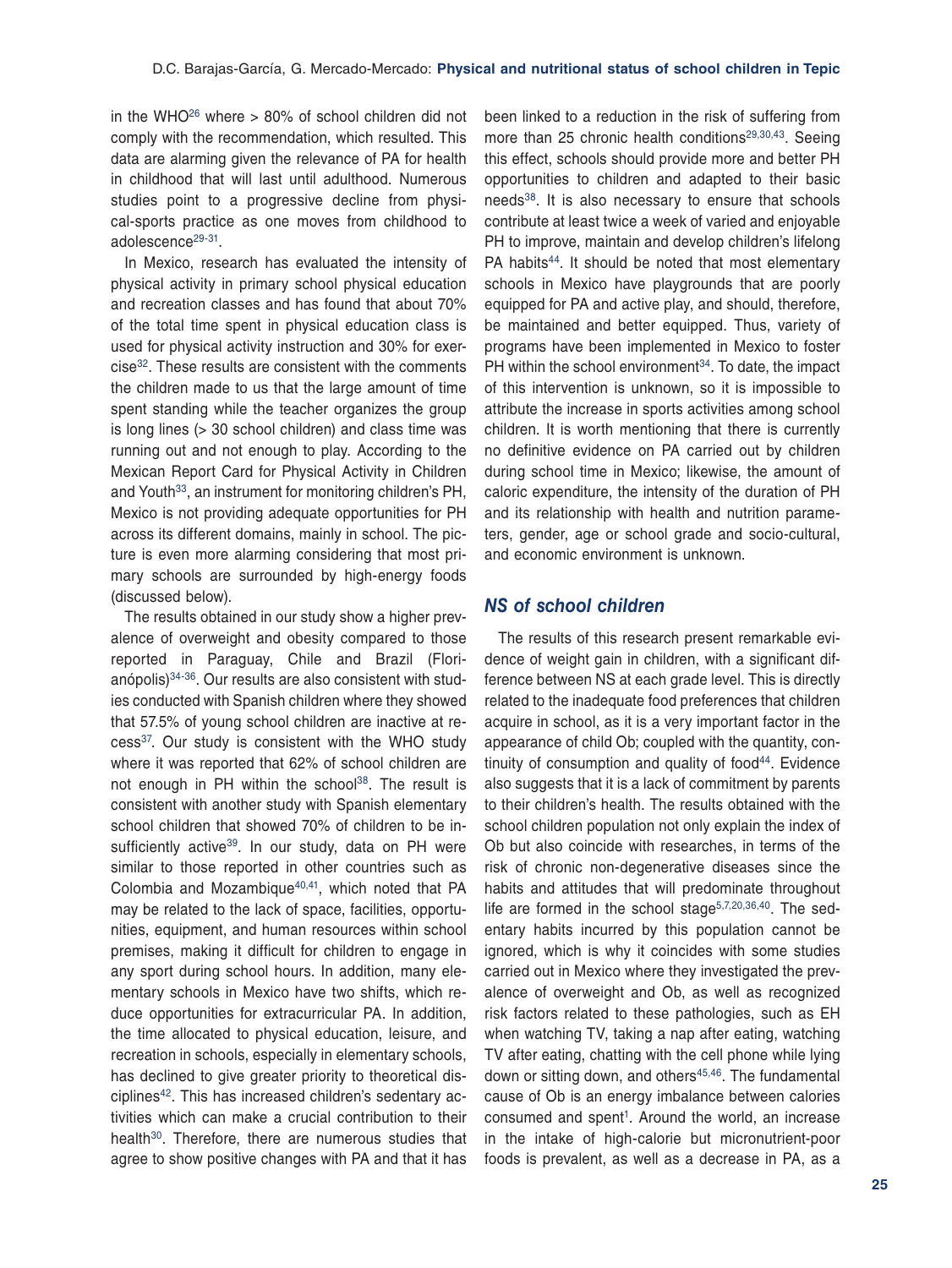result of the increasingly sedentary nature, including new modes of travel (car, public transport, and shuttle service [uber and taxi]) to get children to school<sup>2,4,7</sup>. Furthermore, the nutritional transition that Mexico is experiencing is characterized by a westernization of the diet, specifically: (1) an increase in the availability of low-cost junk food with high amounts of calories and salt; (2) a decrease in the time available for food preparation at home; (3) a significant increase in the exposure to advertising and the supply of industrialized foods; and (4) a decrease in the population's PA. Thus, in the present investigation these causes were observed that harm in a way the health of the infants. The high incidence of Ob, which is alarming figures, so it is possible to conclude that in Mexico there, is no public policy to promote EH and PH, which is necessary to implement strategic health programs in basic schools to reduce this problem in children. In addition, the influence of parents on NS is essential to meet the basic needs of the child, who's inadequate EH and PA from childhood will be a reflection of their future health condition. It is important to implement nutrition education in schools o establish healthy choices for children and set goals, including: (1) promoting PA in the school environment; (2) reducing the consumption of sugars and other added caloric sweeteners in food and beverages; and (3) increasing the daily consumption of fruits and vegetables, legumes, whole grain cereals, and fiber in the diet.

#### **Conclusions**

In relation to the objective of this research, we identified the factors that influenced the NS of their school children and the EH within the primary school in Tepic Nayarit, Mexico. The results showed that junk food is prevalent in school schedules and that it has a direct impact on the development of Ob in school children. School children have moderate and low levels of physical activity during school hours. With these results, it can be concluded that schoolchildren have an alarmingly high incidence of Ob, which may be influenced by physical activity and EH generated within the school.

### **Acknowledgments**

The authors thank the Nutrition Coordinator and the Principal of University for the permissions granted to develop this project. Also, they would like to thank the primary school principal and parents for agreeing to work with the children in the development of this project.

### **Conflicts of interest**

The authors declare that they have no conflicts of interest.

#### **Funding**

No funding is declared

#### **References**

- 1. Jenelle S, Krishnamoorthy CH, Elissa J. The epidemic of childhood obesity: review of research and implications for public police. Soc Res Child Dev. 2006;20:1-20.
- 2. Chin SH, Huang WL, Akter S, Binks M. Obesity and pain: a systematic review. Int J Obes. 2019;44:969-79.
- 3. Birkin M, Wilkins E, Morris MA. Creating a long-term future for big data in obesity research. Int J Obes. 2019;43:2587-92.
- 4. Pérez-Herrera A, Cruz-Pérez M. Childhood obesity: current situation in Mexico. Nutr Hosp. 2019;36:463-9.
- 5. NTv. IMSS: Existe una Epidemia de Obesidad en Población Escolar en Nayarit por Doreida Zuñiga; 2019. Available from: https://www.ntv.com. mx/2019/11/11/1aimss-existe-una-epidemia-de-obesidad-en-poblacionescolar-en-nayarit. [Last accessed on 2019 Dec 24.
- 6. Casillas-Ávila JM, Fuentes-García RA, Casillas-Ávila MP. Prevalencia de obesidad infantil en Tepic y Xalisco. Rev Educ. 2007;11:149-59.
- 7. Montes SI, Velarde ER, Garibay VE, Rico JC, Ramírez HR. Obesidad en niños de 6 a 9 años, factores socioeconómicos, demográfico y disfunción familiar. Rev Med Inst Mex Seg Soc. 2010;48:485-90.
- 8. Shamah-Levy T, Cuevas-Nasu L, Gaona-Pineda EB, Gómez-Acosta LM, Morales-Ruán MC, Hernández-Ávila M, et al. Sobrepeso y obesidad en niños y adolescentes en México, actualización de la Encuesta Nacional de Salud y Nutrición de Medio Camino 2016. Rev Sal Pub Mex. 2018;6:244-56.
- 9. El Diario Digital. Tiene Chihuahua Primer Lugar en Obesidad Infantil. Escrito por Manuel Quezada Barrón; 2019. Available from: https://www. diario.mx/estado/tiene-chihuahua-primer-lugar-en-obesidad-infantil-20190420-1505345. [Last accessed on 2020 May <sup>21</sup>
- 10. Ángulo. 2017. Available from: https://www.angulo7.com.mx/2017/01/31/ obesidad-infantil-puebla-crece-3-prohibir-chatarra-no-sirvio. [Last accessed on 2020 May 08].
- 11. Chávez GA, Chanssin AD, Andrade IS, Mansalve RC, Esqueda LE, Moran RM. Factores de riesgo cardiovascular asociados a obesidad abdominal en adultos aparentemente sanos. Rev Med Inst Mex Seg Soc. 2008;46:273-9.
- 12. Ramírez OE. Obesidad en la niñez: la pandemia. Rev Mex Pediatr. 2009;76:38-43.
- 13. Ceballos LT. Síndrome metabólico en la infancia. Ann Pediatr. 2007;66:159-66.
- 14. Aviña OL. Propuesta para disminuir la obesidad infantil en escuelas primarias y preprimarias del estado de Jalisco. Rev Diabetes. 2005;6:1486-90.
- 15. Hernández-Cordero S Cuevas-Nasu L, Morales-Ruán MC, Méndez-Gómez Humarán I, Ávila-Arcos M, Rivera-Dommarco JA. Overweight and obesity in Mexican children and adolescents during the last 25 years. Nutr Diabetes. 2017;7:e247.
- 16. Institute of Epidemiology and Health Care. Eating Behavior Questionnaires. London: University College. Available from: https://www.ucl.ac.uk/ epidemiology-health-care/research/behavioural-science-and-health/resources/questionnaires/eating-behaviour-questionnaires. [Last accessed on 2019 Dec 26].
- 17. Kliemann N, Beeken RJ, Wardle J, Johnson F. Development and validation of the self-regulation of eating behavior questionnaire for adults. Int J Behav Nutr Phys Act. 2016;13:87.
- 18. Lassetter JH, Macintosh CI, Williams M, Driessnack M, Bay G, Wisco JJ. Phychometric testing of the healthy eating and physical activity elf-efficacy questionnaire and the healthy eating and physical activity behavior recall questionnaire for children. J Spec Pediatr Nurs. 2018;23:e12207.
- 19. Voss C, Ogunleye AA, Sandercock GR. Physical activity questionnaire for children and adolescents: English norm and cut-off points. Pediatr Int J. 2013;55:498-507.